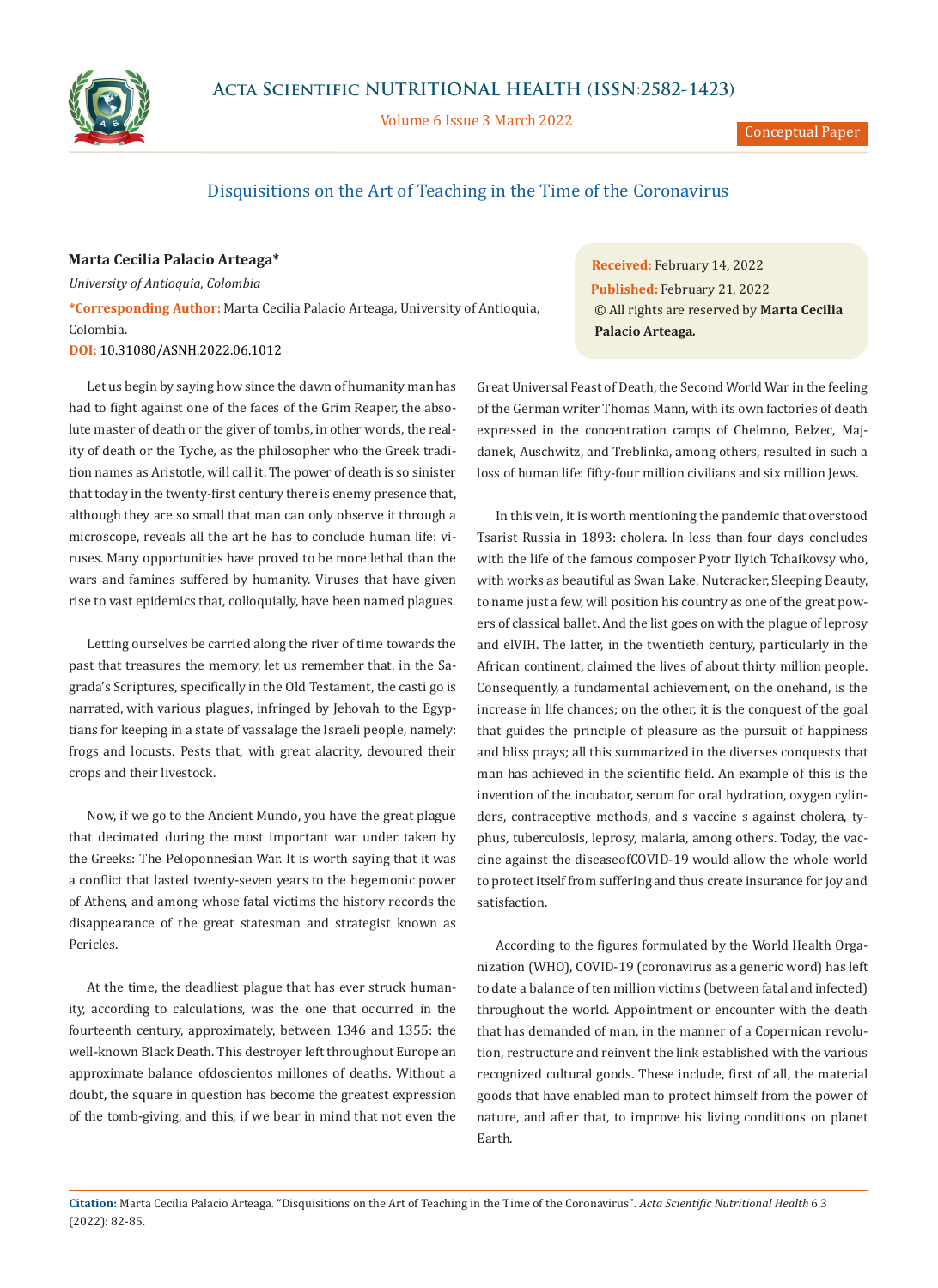Secondly, with regard to the question alluding to abstract goods, in particular, the value of cleanliness. I think it is important to stress its value in this twenty-first century. Currently, given the health emergency that humanity is experiencing, this has become a relevant asset that the Otroof culture or the field of the symbolic to the one that occurred in childhood, demands as an essential attribute, in relation to the care and protection of life.

Thirdly, there would be the higher psychic-spiritual activities, among which are enunciated intellectual and scientific work. Trades that, in the emergency of the coronavirus, and with this, the preventive and compulsory confinement established throughout the world, constitutes for many human beings a great source of happiness by making possible the displacement of tendencies or motions togresivas, hostile and narcissistic towards new goals valued in the cultural environment. Finally, we have the social bond with the like that, although it had an important place in the creation of culture or civilization, today, paradoxically, it has become one of the main sources of suffering with respect to any other. This is because we have to bear in mind that a virus, unlike a bacterium, requires living hosts for its reproduction: plants, animals, or humans. Thus, preventive confinement, a law that orders the field of language or the field of otro, is based on enunciating a limit to the absolute master of death.

At this point we could ask: What is the relationship between the digressions inaunciadas about the reality of death, symbolically represented by the phenomenon of pandemics and the pedagogical work? In this regard, and in relation to the approaches formulated by the Spanish philosopher Fernando Savater in his text Ethics for Amador (1991) it would seem that contingencies and accidents are consubstantial to all existence, in other words, although man is not given the possibility of choosing the vicissitudes that the trasegar brings him, he does have the freedom to choose how to respond in relation to what happens to him, according to his own capacities of adaptation.

Freedom that supposes to every subject to choose the side of the garden to be inhabited. Thus, on one side of the garden one would have the subjective position backed by enjoyment, complaint, discomfort, dissatisfaction, passion for ignorance. On the other hand, the muses of inspiration will whisper desire, desiretore-invent and reconstruct the existential project from the gifts that the course of the days offers to each one. Similarly, the construction of values such as effort, which is oriented to the overcoming of the limits that supposes the achievement of what causes the desire of the subject.

Consequently, every human being, like the orb, is inhabited by motions or feelings that have the character of being ambivalent and trans-historical. In the words of the world of literature it would be said: «the human being is composed, like the harmony of the world, of contrary elements [...] soft and hard, treble and low, soft and serious" [1]. Consequently, each subject unconsciously chooses his solutions according to each of the forces or impulses that govern his house, namely: the death drive or the principle of hatred; or the drive of life or the principle of friendship.

The death drive or the principle of hatred is brought to life in passions such as resentment, imaginary rivalry, envy, aggression, laziness, and in acts such as war, suicide, homicide, natural disasters and mistreatment of others. Destructive impulse whose essential purpose is to get the human being back to the place from which he once left.

In what alludes to the drive of life, also known as Eros, esta, unlike the drive of death, it entails as a fundamental task the union and cohesion of the existing in increasingly vast units. Thus, the drive for life, in addition to expressing itself in affections such as love, tenderness, fraternity, solidarity and cooperation, in the same way, is presented in the social bond, for our case the pedagogical praxis, in the ethical principle of respect for the pledged word, in the formulation of laws and contracts that define rights; as well as, in the responsibilities to be assumed, in the awareness that allows to recognize that in the encounter with the fellow one the art of listening is equally relevant as the art of the good officer, even in the academic work carried out via the platform.

Thus, from the preceding approaches it can be gathered that pulsional impulses or passions have as their essence the structural being to the life of every human being, then the question that it is our responsibility to formulate to all those subjects who, caused by desire, we have decided to occupy the magisterial function, would read as follows: How to resist the emergence of the real external or the COVID-19 in dialogue with the violence of the passions that overwhelmed the spirits that inhabit the pedagogical relations? The answer to the question in question is based on the field of desire in correlation with the academic guidelines established by the third instance called University of Antioquia, the work via ICT.

In this order of ideas, I want to express my testimony of gratitude to the University of Antioquia, because although it is true, she was once a neophyte in the knowledge in question, however, today,

83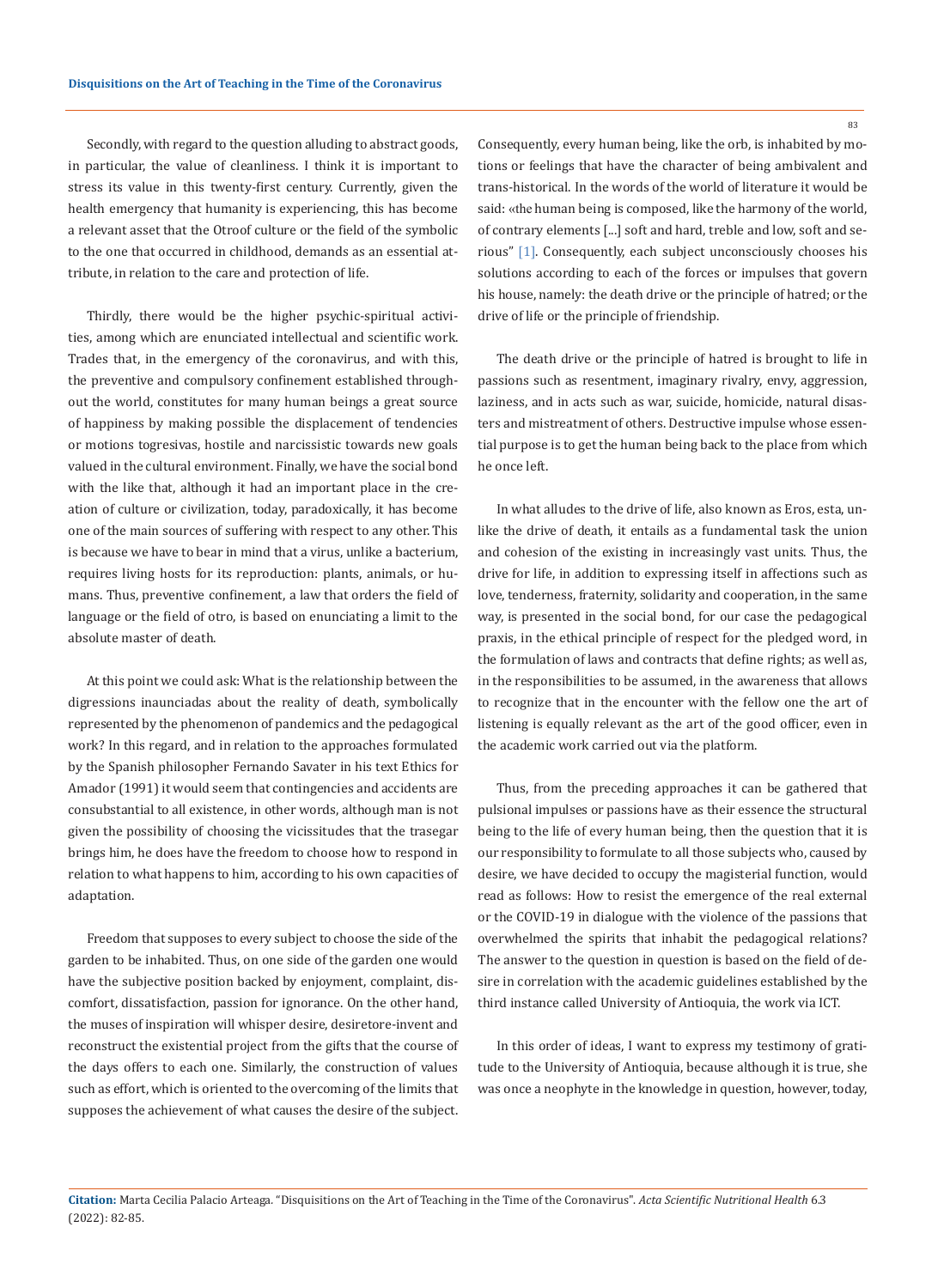after having assumed this challenge, new ways to travel with the being and the doing, in relation to the question for the art of educating, begin to be brushstrokes. Therefore, the current presence of the Grim La Parca has demanded us the inhabitants of Planet Earth, in addition to working in order to re-invent the relationship with culture, to reconstruct the sense of the beautiful term to educate. In the feeling of Michel de Montaigne (2007): "Change and variation is one of the most useful learnings" (p. 168). And the hardest risk to take.

Evoking the well-known pedagogical trinity formulated by the Greek historian Plutarch, which states that the teacher, the disciple and the knowledge constitute the three variables that found the educational bond, in this regard it is stated: «Without the bodily presence of a teacher it is not possible to speak of an educational act» [2]. This can raise various questions: How to explain that, in the classroom that has the physical presence of the teacher, it is not a guarantor of the pedagogical link? Taking into account that, in the work done through ICT, the physical presence of the teacher has as its essence the record of the world of the symbolic or of the word, then, in these is it not possible to speak of pedagogical relationship? What is the real thread that in the art of educating allows to weave together the famous pedagogical trinity formulated by the Greek historian Plutarch? Thus, if it is understood that the law that structures every human being is desire, then it is the presence of this good that has allowed the human being to create the most sublime works: the muse of inspiration that will make possible the invention of the pedagogical link, even in the academic work carried out from the use of ICT.

It is the polyphony of the universe of language, of the word, of the universe of the symbolic, inscribed in the dialogue, the conversation, the question, the supported reflection, on the one hand; in the acquisition of an academic or professional knowledge, on the other; in the question of the being of the disciple that is allowed to say in the joys and the conquests obtained in fields such as music, drawing, painting, haute couture, pastry, hand weaving, garden care, vegetable cultivation, among others... the record that, in unison of the transit of the snail, allows to govern the real of the enjoyment that was taken in lease on the platform.

It is the voice of desire that is narrating the beautiful stories of that distant and longed-for little town of Nariño (Puerres) whose imposing mountains and its icy mist to the subject, today, is only possible to evoke; or that other voice that, despite carrying a mournful, sick body, in a homologous way to a wall, is always firm on the platform because. "the most important thing is to be alive." Or, that other voice that, with great concern, narrates how in the municipality of Medellin it is his neighborhood who adds the largest number of people carrying the Grim Reaper or the absolute master of death, the COVID-19 virus. Even another voice that, cheerfully, shares his culinary achievements since he finally managed to prepare an exquisite rice.

These are the voices that, in relation to the question of the manifestations of resilience in the times of COVID-19, adapt through humor: they happily share the funniest memes made about this crisis. The friendly face of the self that, having as its foundation the humorous pleasure, prevents it from being eclipsed in the face of the suffering or discomfort that the outside world supposes.

In short, they are the voices that in the meeting entitled an invitation for hope, share with enthusiasm the classified notice in which it is donated to another member of the group, a value or virtue that will allow him to resist the master absolute of death represented by the pandemic of the XXI century. Some bring joy, fraternity, kindness, confidence, others, optimism, hope, understanding, forgiveness.

In this way, I would say that, in the midst of such a dark time, it is education, and with it, the desire to teach, that must tread firm ground. And while the absolute master of death proscribes the pleasure of enjoying the time of the sacred space that the classroom entails, one could well say: dwelling under the omniscient power of the Grim La Grim Lan summons the master to the assumption of the art of teaching as a creation of desire. All this in the manner of the Greek philosopher Stilpón, who after suffering the looting of his house by Demetrius Poliorcetes, Siegeer of Cities, King of Macedon, was questioned about how he could compensate him for the act in question. Demetrius replied: «The Paideia has not been taken from my house» [3].

 By way of conclusion I would say that working with ICT demands as an inescapable ethical commitment to the teacher to recognize that, although the art of educating, like the art of statecraft and psychoanalyzing, are three chores or trades that have to do with the pulsional impulses that reside both in each human being and in his own home, it is no less true that it is the network of desire that defines it: the one that will summon the creation of civilizing ways in which the tendencies or impulses of death become compatible with life [4-6].

84

**Citation:** Marta Cecilia Palacio Arteaga*.* "Disquisitions on the Art of Teaching in the Time of the Coronavirus". *Acta Scientific Nutritional Health* 6.3 (2022): 82-85.